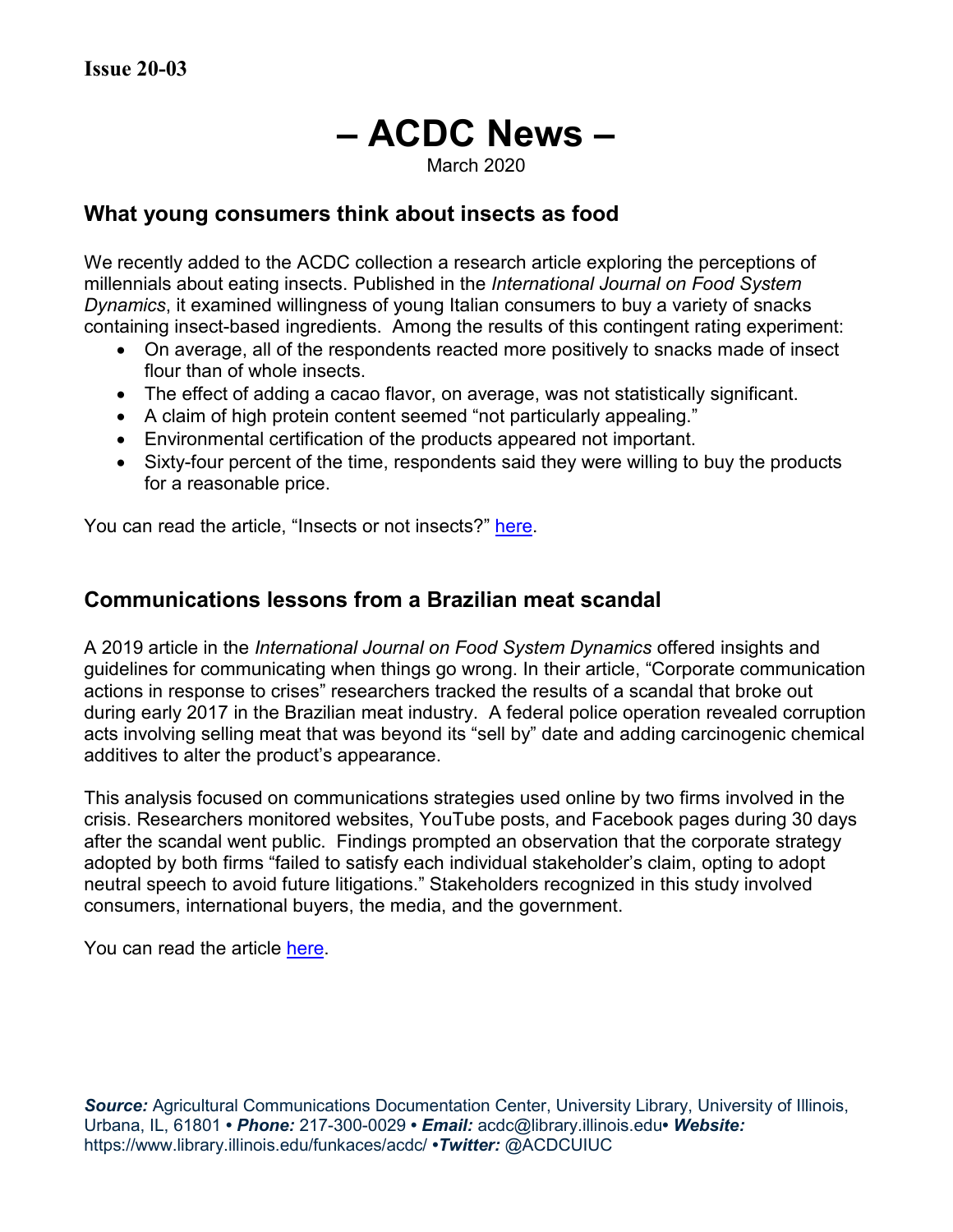# **The geography of social media use in America**

We have added to the ACDC collection a 2012 spatial analysis of social media use in all counties throughout the U.S. It was published in a 2019 issue of the *International Journal of Geo-Information*, featuring metropolitan, micropolitan, and rural sub-samples. Researchers found, for example:

- The major determinants of use were demographic factors, service occupations, ethnicities, and urban location
- Facebook users were highly concentrated in the Northeast coastal region, southern California and Colorado, Utah, and adjacent Rocky Mountain states
- Twitter users were more heavily concentrated in southern California, the Northeast coastal region, and lower-central South.
- Social media usage was lowest in the Great Plains, lower Midwest, and South, with the exceptions of Florida and major southern cities.

Authors offered priorities and policy suggestions for counties in addressing issues related to digital divide. You can read the article [here.](https://doi.org/10.3390/ijgi8090424)

# **Why people attend festivals: a case report from South Africa**

Analysis of motives for attending a strawberry festival offered unusually-detailed insights from a research report in the *African Journal of Hospitality, Tourism and Leisure*. We added it recently to the ACDC collection.

This 2017 article by researcher Takalani Ramukumba of Nelson Mandela University featured evaluation of festival activities as motives to attend the Strawberry Festival in George, South Africa. It focused on specific festival activities that were used in the promotional and advertising material for the festival - "breaking the mould of analyzing festival attendance motives as previously employed by many studies."

You can read the article [here.](https://doaj.org/article/3aa7d9039a2b4e37b2a111c8553481d4)

# **"Gendered constraints for adopting climate-smart agriculture"**

The list of constraints is long in this 2020 *Scientific African* article, which focused on smallholder Ethiopian women farmers. Research findings showed that uptake by women farmers was affected by limited access to credit, extension, restricted membership in cooperatives and water user associations, user rights to land, skill training, information, and restricted mobility.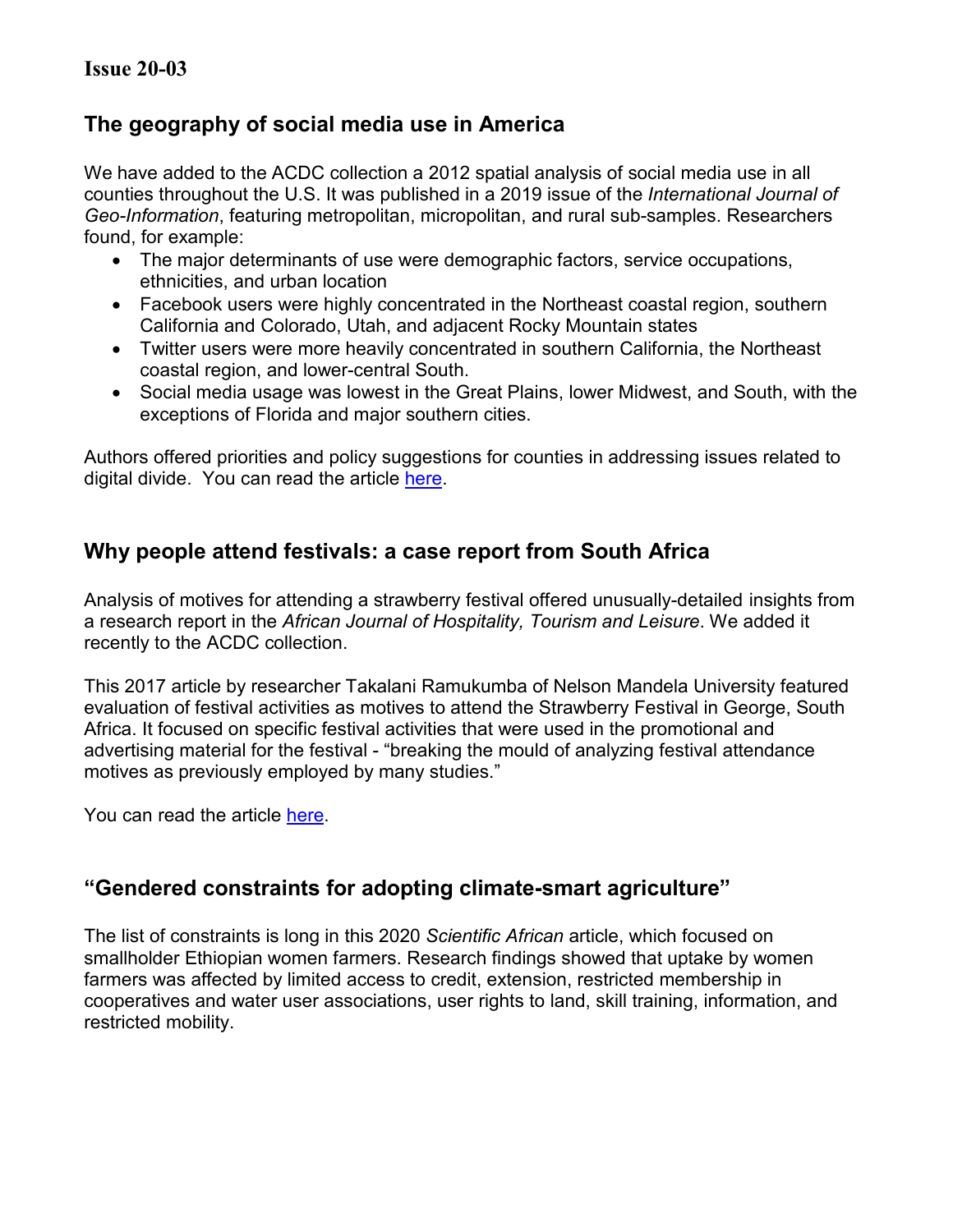## **Issue 20-03**

Researchers concluded, "Expanding off-farm diversification and rural employment opportunities through changing the land tenure system, which is currently state-owned, are essential to enhance women stakeholders' access to land and other agricultural inputs."

You can read the article by open access [here.](https://doi.org/10.1016/j.sciaf.2019.e00250)

# **Reminder: Welcoming your feedback and ideas**

We invite you to participate in our listening survey to help us serve your interests. Participating includes answering 10 questions that will take about 10 minutes. The ACDC Coordinator will review, synthesize and keep your responses confidential. If you have any questions about the research study, please contact Janis Shearer at *ishearer@illinois.edu*. If you have questions or concerns about your rights as a participant please contact the University of Illinois at Urbana-Champaign Office for the Protection of Research Subjects at 217-333-2670 or via email at [irb@illinois.edu.](mailto:irb@illinois.edu)

Thank you for your help. Please click [here](https://surveys.illinois.edu/sec/940597) for the survey

## **Communicator events approaching**

#### **April 15-17, 2020**

"Charting the course." Conference of the National Agri-Marketing Association in San Diego, California.

Information:<https://nama.org/amc-san-diego-html/>

#### **April 23-24, 2020**

100<sup>th</sup> anniversary reception celebration and spring regional workshop of AAEA - The Agricultural Communicators Network in Chicago, Illinois. Information:<https://agcommnetwork.com/events/regionalworkshops/>

#### **May 21-25, 2020**

"Open communication." 70<sup>th</sup> annual conference of the International Communication Association (ICA) at Gold Coast, Queensland, Australia. Information:<https://icahdq.org/page/ICA2020/>

#### **June 1-3, 2020**

"Spice up your creativity." 2020 CCA Institute of the Cooperative Communicators Association in Buffalo, New York. Information: [www.communicators.coop/cca-institute-2020/](http://www.communicators.coop/cca-institute-2020)

#### **June 22-25, 2020**

"Be inspired Chicago!" Annual conference of the Association for Communication Excellence (ACE), Hyatt Regency O'Hare, Chicago, Illinois. Information:<https://www.aceweb.org/>